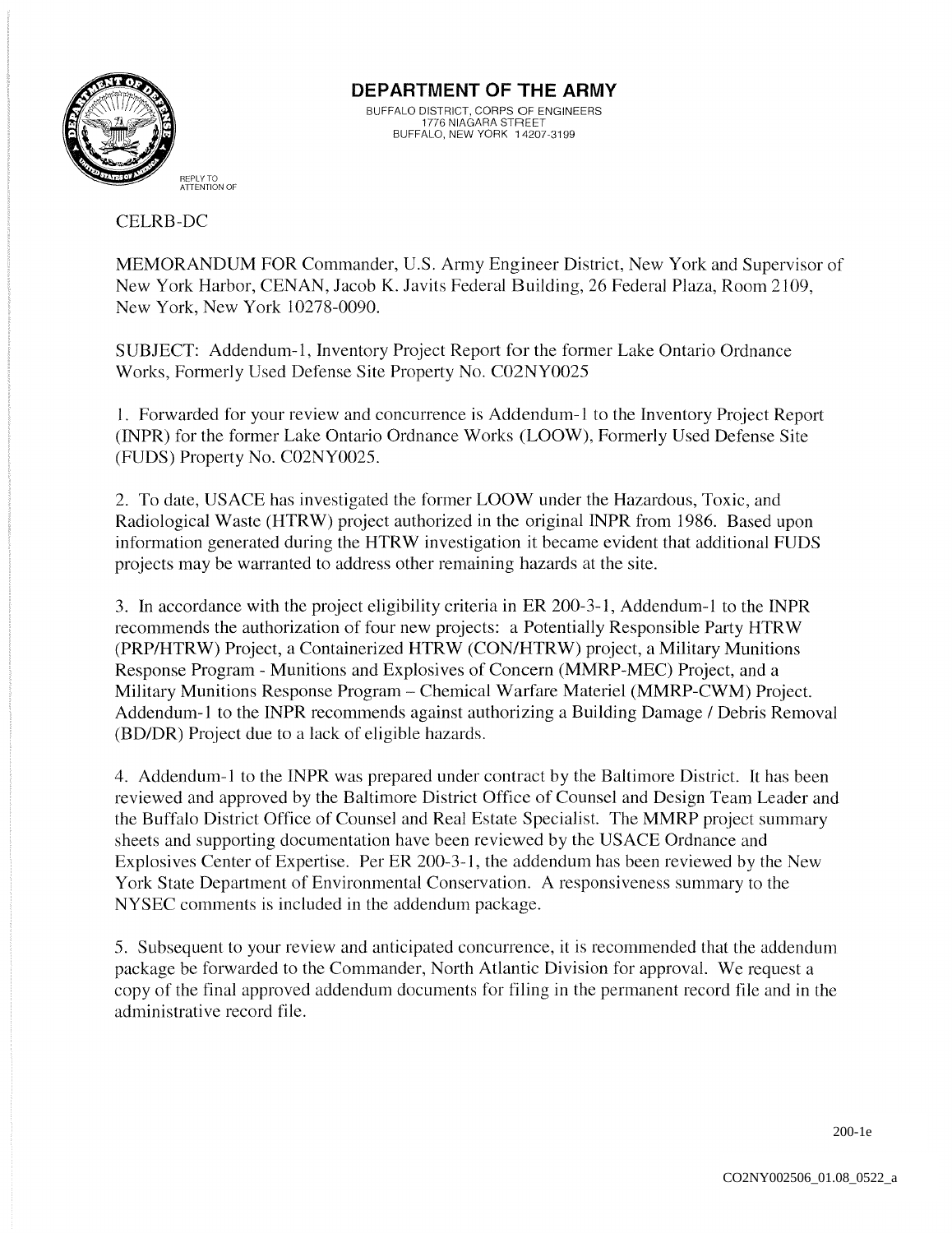### CELRB-DC

SUBJECT: Addendum-I, Inventory Project Report for the former Lake Ontario Ordnance Works, Formerly Used Defense Site Property No. C02NY0025

6. If you have any questions or comments, please contact the Project Manager for the LOOW site, Mr. Bill Kowalewski, P.E., P.M.P at 716-879-4418.

 $^2$ ohn S. (Tu LTC, EN **Commanding** 

Enclosure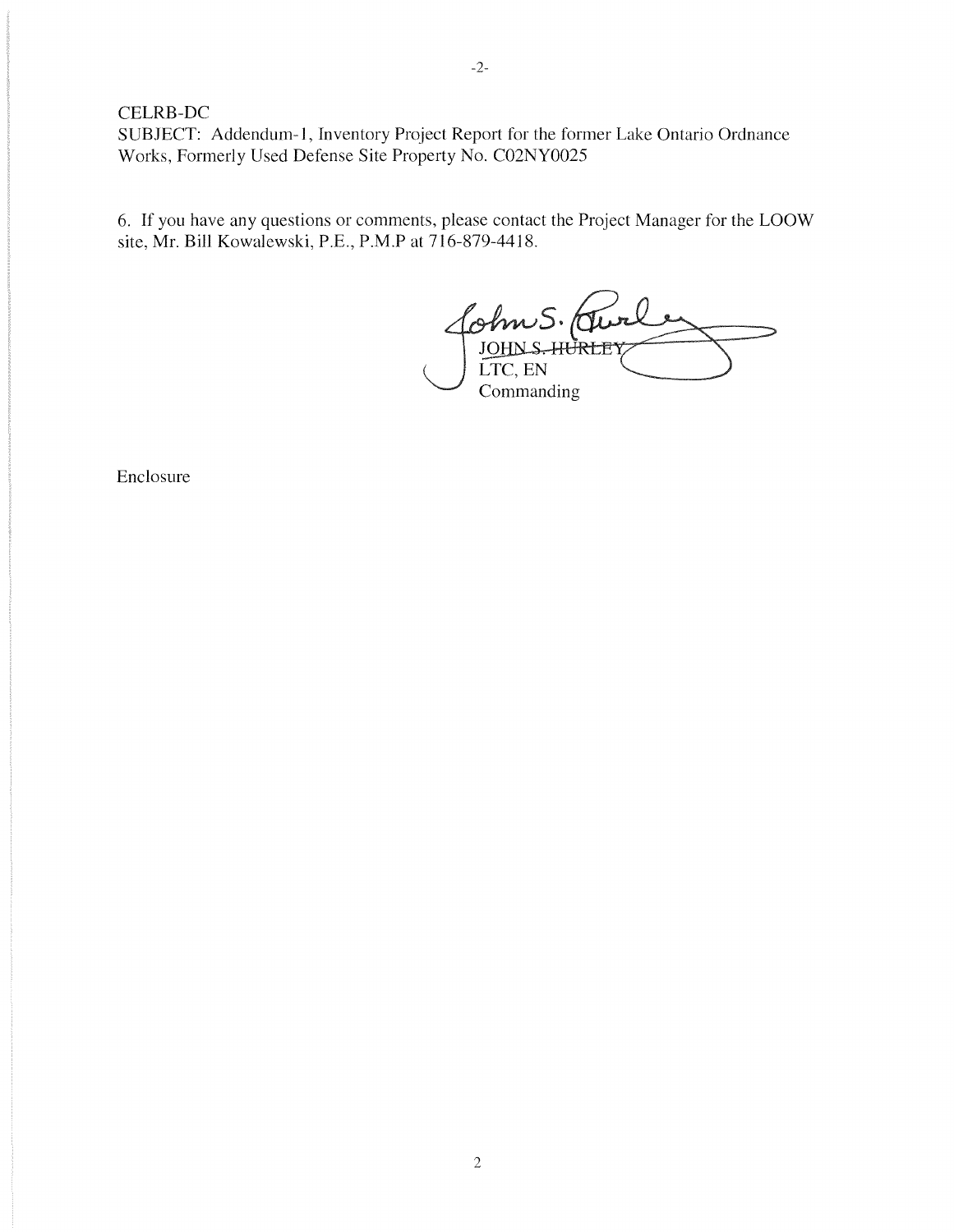| <b>Ing T</b> | US Army<br>of Engine |
|--------------|----------------------|
|              | <b>Buffalo Distr</b> |

## $\text{Corps}_{\text{test}}$  STAFF ACTION COVER SHEET

**SUBJECT:** Lake Ontario Ordnance Works - Addendum-1 to the Inventory Project Report  $\Box$  ACTION Report Report Report Report Superintendent Contains the Contact of the Contact of the Contact of the Contact of the Contact of the Contact of the Contact of the Contact of the Contact of the Contact of the Contact of the Contact

## ROUTING/STAFF COORDINATION

(Please # hoxes in order of coordination)

|                                                                                                                                                                                                                                              | No. Init. | Name/Office                                                        | Date | No.            | Init.  | Name/Office                        | Date   |  |
|----------------------------------------------------------------------------------------------------------------------------------------------------------------------------------------------------------------------------------------------|-----------|--------------------------------------------------------------------|------|----------------|--------|------------------------------------|--------|--|
| 6                                                                                                                                                                                                                                            |           | District Commander                                                 | Ű.   |                |        | Civilian Personnel Advisory Center |        |  |
|                                                                                                                                                                                                                                              |           | Deputy Commander                                                   |      |                |        | Contracting Branch                 |        |  |
| 4                                                                                                                                                                                                                                            |           | DDE-PM                                                             |      |                |        | EEO                                |        |  |
|                                                                                                                                                                                                                                              |           | <b>Executive Assistant</b>                                         |      |                |        | Emergency Mgt Office               |        |  |
| 5.                                                                                                                                                                                                                                           |           | <b>Executive Secretary</b>                                         |      |                |        | <b>Information Mgt Office</b>      |        |  |
|                                                                                                                                                                                                                                              |           | Prog & Proj Mgt Branch                                             |      |                |        | <b>Internal Review Office</b>      |        |  |
|                                                                                                                                                                                                                                              |           | Programs Mgt Team                                                  |      |                |        | Logistics Office                   |        |  |
|                                                                                                                                                                                                                                              |           | Project Mgt Team                                                   |      | 3              | $\sim$ | Office of Counsel                  |        |  |
|                                                                                                                                                                                                                                              |           | MMSpecial Projects Branch                                          |      |                |        | <b>Public Affairs Office</b>       |        |  |
|                                                                                                                                                                                                                                              |           | Planning Branch                                                    |      | $\overline{2}$ | H      | <b>Real Estate Office</b>          | 8/7/07 |  |
|                                                                                                                                                                                                                                              |           | <b>Technical Services Division</b>                                 |      |                |        | Resource Mgt Office                |        |  |
|                                                                                                                                                                                                                                              |           | <b>Construction Branch</b>                                         |      |                |        | Safety & Occupation Health Office  |        |  |
|                                                                                                                                                                                                                                              |           | Design Branch                                                      |      |                |        | Mailroom                           |        |  |
|                                                                                                                                                                                                                                              |           | <b>Operations Branch</b>                                           |      |                |        | Béll K                             |        |  |
|                                                                                                                                                                                                                                              |           | <b>Regulatory Branch</b>                                           |      |                |        |                                    |        |  |
| PURPOSE: To secure LRB District Commander signature on transmittal letter to NAN District Commander                                                                                                                                          |           |                                                                    |      |                |        |                                    |        |  |
|                                                                                                                                                                                                                                              |           | <b>SUMMARY:</b> (Bullet comments that convey the point or message) |      |                |        |                                    |        |  |
| 1) Request LRB District Commander sign the attached transmittal letter to NAN District Commander.                                                                                                                                            |           |                                                                    |      |                |        |                                    |        |  |
| 2) The transmittal letter conveys a programming document for NAN and NAD approval and signature.                                                                                                                                             |           |                                                                    |      |                |        |                                    |        |  |
| 3) The programming document is Addendum-1 to the Inventory Project Report (INPR) for the Lake Ontario Ordnance Works (LOOW)<br>site. The INPR defines the scope of a FUDS investigation by authorizing the eligible projects at a FUDS site. |           |                                                                    |      |                |        |                                    |        |  |
| 4) The original INPR authorized the Hazardous, Toxic, and Radiological Waste (HTRW) project at the LOOW. This is the project under                                                                                                           |           |                                                                    |      |                |        |                                    |        |  |
| which we have been conducting our environmental investigations to date.                                                                                                                                                                      |           |                                                                    |      |                |        |                                    |        |  |

5) Addendum-I to this INPR recommends expanding the scope of the FUDS projects at the LOOW based upon information developed through our HTRW investigataion. Addendum-I recommends authorization of:

a HTRW-Potentially Responsible Parties (HTRW/PRP) Project to respond to potential civil lawsuits and/or regulatory action for known areas of contamination suspected of being mixed federal / non-federal liability

- a Containerized HTRW (CON/HTRW) Project to respond to DoD underground storage tanks and related contamination

- a Military Munitions Response Program Project - Munitions and Explosives of Concern (MMRP-MEC) to respond to known explosives hazards remaining from the original TNT plant

- and a Military Munitions Response Program Project - Chemical Warfare Materiel (MMRP-CWM) to respond to potential hazards from the Northeast Chemical Warfare Depot which operated on the LOOW site after World War II

6) Addendum-I to this INPR recommends against authorizing a Building Damage I Debris Removal (BD/DR) Project due to a lack of eligible hazards at the site,

CONTINUED ON P.2

RECOMMENDATION: LRB District Commander sign the attached transmittal letter to NAN District Commander and return the package to the PM for action,

| <b>ACTION OFFICER</b> (Name, Office Symbol and Telephone Number) | DATE           |
|------------------------------------------------------------------|----------------|
| Bill Kowalewski, Project Manager, CELRB-PM-F, Ext 4418           | 06 August 2007 |